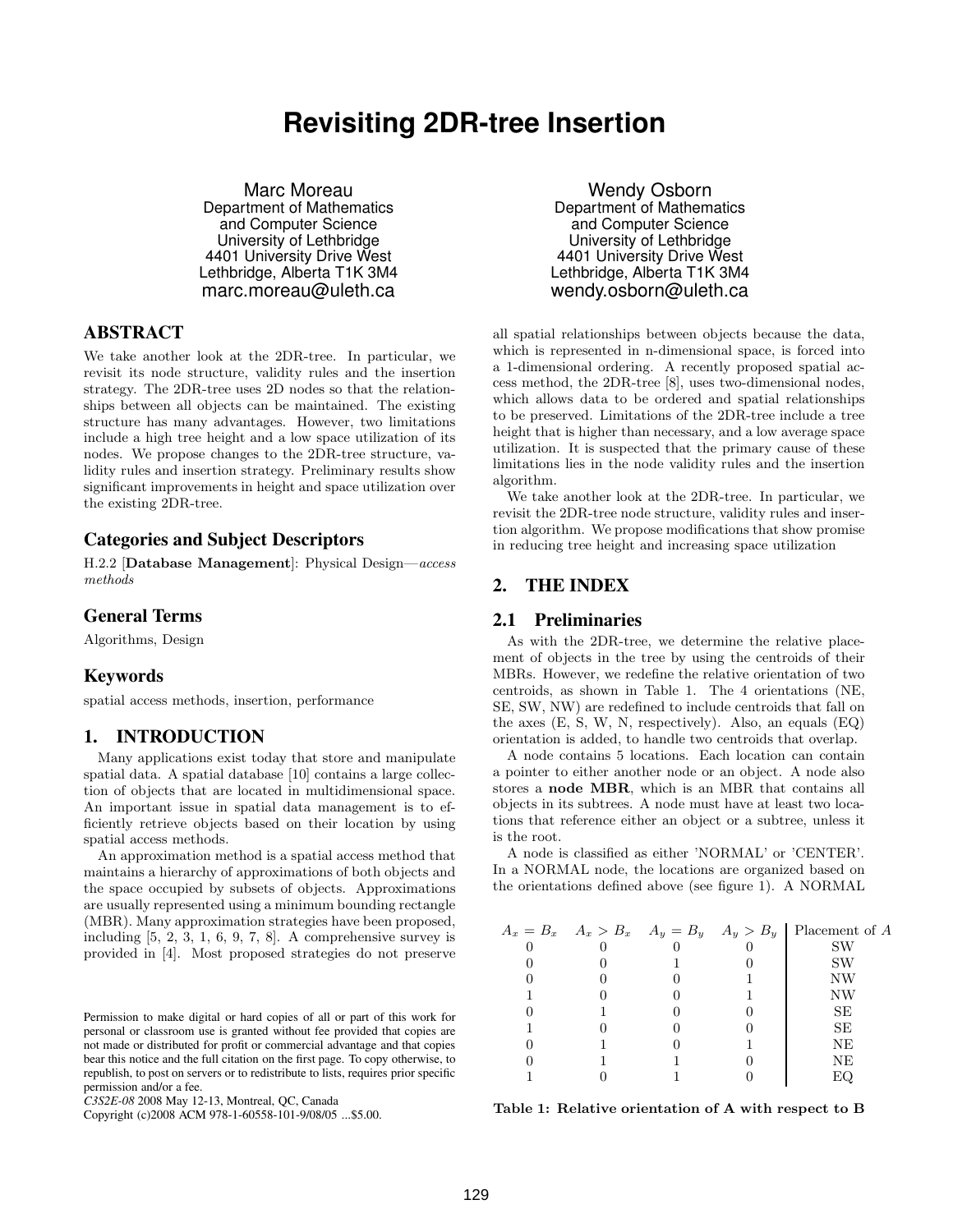



Figure 1: Tree Node Figure 2: NorthEast Node MBR expansion



Figure 3: SouthWest Node MBR contraction

node is valid when:

- 1. The node MBR encloses all the MBRs in the objects or subtrees that the node references, and
- 2. All objects or subtrees pointed to by a location are in the proper quadrant relative to the node centroid.

In a CENTER node, the locations are organized linearly. A CENTER node only references objects whose centroids are the same as the centroid of the node MBR.

## **3. THE INSERTION STRATEGY**

The new insertion strategy works as follows. Beginning at the root node, the node MBR is adjusted to include the new object. Then, the appropriate location, relative to the centroid of the node MBR, is identified for inserting a reference to the new object. If the location is empty, the reference to the object is inserted. Otherwise, the subtree is traversed in the same manner, until a leaf node is reached. If the object cannot be inserted in the proper location of the leaf node, then a new leaf node is created.

Next, node validity is maintained by reinserting objects that have changed orientation relative to the centroid of the node MBR during the insertion process. When inserting or deleting an object from a node, one of three things will happen to the node MBR:

- 1. The centroid of the node will not change and therefore all objects remain in their proper orientation,
- 2. The centroid of the node moves and the area of the node MBR increases,
- 3. The centroid of the node moves and the area of the node MBR decreases.

In the latter two cases, objects no longer in their proper relative node location must be located and moved.

Figure 2 shows a NorthEast expansion of the node MBR from the original area (shaded) to the new area. Both MBRs are split into four quadrants using hashed lines. The direction of the hash indicates the quadrant in which object on that line are included. The regions that are labeled represent the destination location for the objects found within that region. The 'EQ' location has been omited for clarity. Figure 3 shows the SouthWest contration in a similar manner. All other expansions and contractions work in a similar manner.

## **4. PROPERTIES**

In our preliminary investigations, we have identified some interesting properties of the modified index and insertion algorithm:

- Any point, and therefore any MBR centroid, has only one possible location in the tree. This leads to a tree which is independent of the insertion order of all objects.
- The centroid of a node will have the same orientation in its parent as does all the objects inclosed by the node MBR.
- The MBR of a location will have less then half of its area outside its quadrant, except for the 'EQ' quadrant. This may lead to a minimizing in overlap.
- With datasets consisting of only points, the overlap of any two MBRs at any level of the tree is zero. There is no area that has the potential to be covered twice.

# **5. EVALUATION**

The new insertion algorithm was compared with the original 2DR-tree insertion algorithm. We used 4 collection of road and rail data from Canada (121416 and 35074 line segments, respectively) and California (21831 and 11381 line segments, respectively), obtained from [11]. For each dataset, we created 1001 trees for each of the old and new strategies. For 1000 trees, each were built using randomly-ordered data. For 1 tree, it was built using a sorted dataset, which was determined to be a worst-case scenario. For each tree, we calculated the number of nodes, height, average space utilization in each node, total coverage of all MBRs, total overcoverage (i.e. whitespace) of all MBRs, and the total overlap between all MBRs.

Table 2 displays the results over the 1000 trees built with randomly-ordered data. Note that for the old strategy, the values for all parameters are averages over all 1000 runs, since all values vary for each tree. For the new strategy, the values are identical for all 1000 trees. As mentioned earlier, the new insertion strategy is independent of the order in which the objects are inserted. The only variation is in how many objects are moved in order to maintain node validity. Also note that tree height for the new insertion strategy is a fractional number. This number represents the average path length from the root to a leaf node.